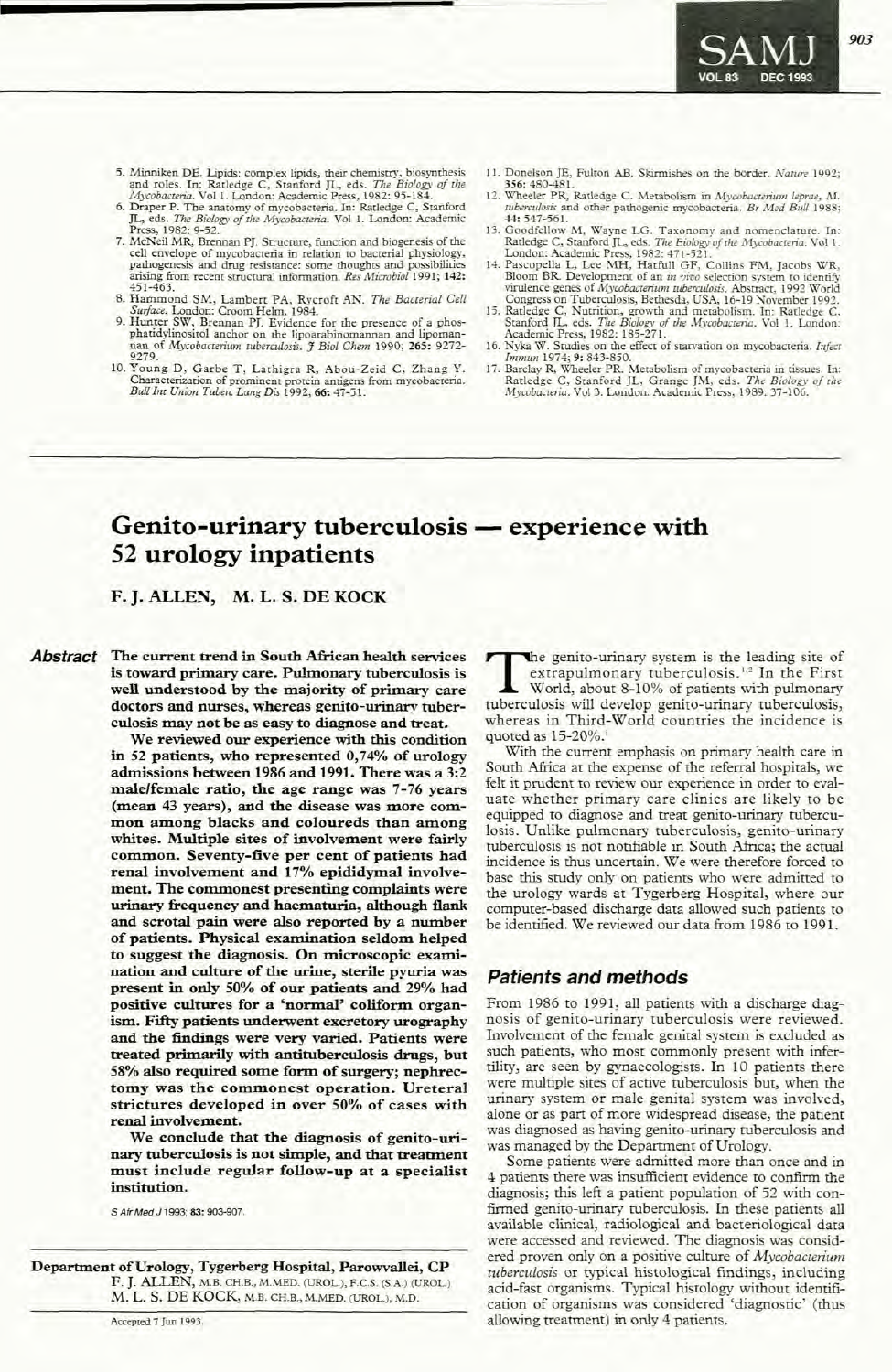### Epidemiology

#### *Incidence*

During the review period there was a total of 11 152 admissions to the Urology Service at Tygerberg Hospital. In 83 (0,74%) the diagnosis was genito-urinary tuberculosis. As mentioned previously some patients were admitted more than once, leaving 52 individual cases of genito-urinary tuberculosis for review.

### *Sex*

There were 31 men and 21 women, giving a male/female ratio of 3:2.

### *Race*

Overall 50% of admissions were coloured, 44% white and only 6% black. However 19% of the patients with genito-urinary tuberculosis were black, making the condition 3 times more common among members of this race group than expected. Likewise coloured patients made up a greater proportion of the genito-urinary tuberculosis population (69%) than the overall urology population (50%).

### *Age*

The mean age of patients was 43 years, bur ages ranged widely, from 7 years to 76 years.

### Organs involved

The following organs were involved in our 52 patients (some with more than one site of involvement).

#### *Kidney*

Thirty-nine patients (75%) had renal involvement, including 7 with multiple sites, namely 4 with active pulmonary tuberculosis, 2 with joint disease, 2 with prostatic involvement and a further 2 with epididymitis.

#### *Ureter*

Although the incidence of ureteritis is not known, 20 (38,5%) patients developed ureteric strictures. This was always secondary to renal disease  $-$  thus 20 of 39 (51,3%) patients with renal tuberculosis developed ureteral strictures. Involvement of the ureter is probably commoner than this, but only becomes apparent when a stricture develops.

#### *Bladder*

Tuberculous involvement of the bladder is always considered to be secondary to renal granuloma formation with subsequent tuberculous bacilluria.<sup>4,5</sup> Because cystoscopy and bladder biopsies are not part of our routine work-up in cases of urinary tuberculosis, the incidence and extent of tuberculous cystitis in our patients are unknown. However of 30 patients in whom cystoscopy was performed, only 6 (20%) had macroscopically normal bladders. Cystoscopic findings included an acute cystitis, erythema and punctate bleeding, ulcers and nodules sometimes suggestive of carcinoma.

#### *Prostate*

Prostatic tuberculosis is historically described as a rare condition,' but 5 of our patients (9,6%) had biopsyproven prostatic involvement. Three of these patients also had evidence of renal tuberculosis and 1 had associated ruberculous epididymitis. The remaining patient had bladder involvement but no radiological evidence of renal ruberculosis.

### *Epididymis*

Nine patients (17,3%) had epididymal involvement, 4 (44%) of them with multiple organ involvement (renal 2, prostatic I and pulmonary I).

#### *Urine cultures only*

In 3 patients urine cultures for *Mycobacterium tuberculosis* were positive without clinical or radiological signs suggesting the specific location of the disease. One had a proven renal cell carcinoma, while the other 2 had normal excretory urography.

#### *Concurrent active pulmonary tuberculosis*

Synchronous open pulmonary tuberculosis was present in 5 (9,6%) cases.

### Clinical presentation

The incidence of symptoms in these patients is listed in Table I.

| Symptoms in genito-urinary tuberculosis |  |
|-----------------------------------------|--|
| TABLE I.                                |  |

|                                                                                                               | No. | $\%$    |                                 |
|---------------------------------------------------------------------------------------------------------------|-----|---------|---------------------------------|
| Frequency                                                                                                     | 16  | 30.8    |                                 |
| Macroscopic haematuria                                                                                        | 16  | 30.8    |                                 |
| Flank pain                                                                                                    | 11  | 21,2    |                                 |
| Flank sinus                                                                                                   |     | 1.9     |                                 |
| Urinary fistulas                                                                                              | 2   | 3.9     | (vesicocutaneous<br>or perineal |
| Epididymo-orchitis                                                                                            | 7   | $13.5*$ |                                 |
| Loss of weight                                                                                                | 5   | 9.6     |                                 |
| a Third the short short is with the country would be a small whose other proved the completed to be a factory |     |         |                                 |

This includes both acute scrotal pain and chronic swelling or draining sinus.

### *Signs on examination*

In the majority of patients no abnormality was detected on physical examination. The commonest finding was a scrotal or epididymal mass, noted in 9 patients (17,3%). Prostatic nodules or induration (often suggestive of carcinoma) were found in 5 patients (9,6%). Other less common signs noted in individual patients included flank masses, flank sinuses and urinary fistulas. Few patients had systemic signs of tuberculosis; only 4 (7,7%) had fever, and another 4 cachexia.

#### *Urine microscopy and routine cultures*

The initial urine microscopy and routine culture revealed sterile pyuria in 26 patients (50%), haematuria in 15 (28,9%) and pyuria with positive cultures in 5 (9,6%). The incidence of 'normal' urinary tract infection was higher during the course of investigations; an additional 10 patients had positive conventional cultures yielding 15 cases (28,85%) with various coliforms cultured at some stage. Organisms cultured were: *Escherichia coli* (6), *Klebsiella* (5), *Proteus* (3), *Strepwcoccus faecalis* (1) and *Enterobacter* (1).

### Radiology

In 50 patients excretory urography was the primary radiological examination; of the remaining 2 patients 1 had ultrasonography alone and the other ultrasonography in conjunction with retrograde pyelography.

The excretory urographic findings were abnormal in 40 patients  $(81\%)$  and normal in only 10  $(19\%).$ Bilateral disease was noted in 5 patients (9,6%), rightsided renal disease in 19 (36,5%) and left-sided disease in 15 (28,9%). The lateralityllocation of renal tuberculosis was uncertain in 3 patients (5,8%) who had other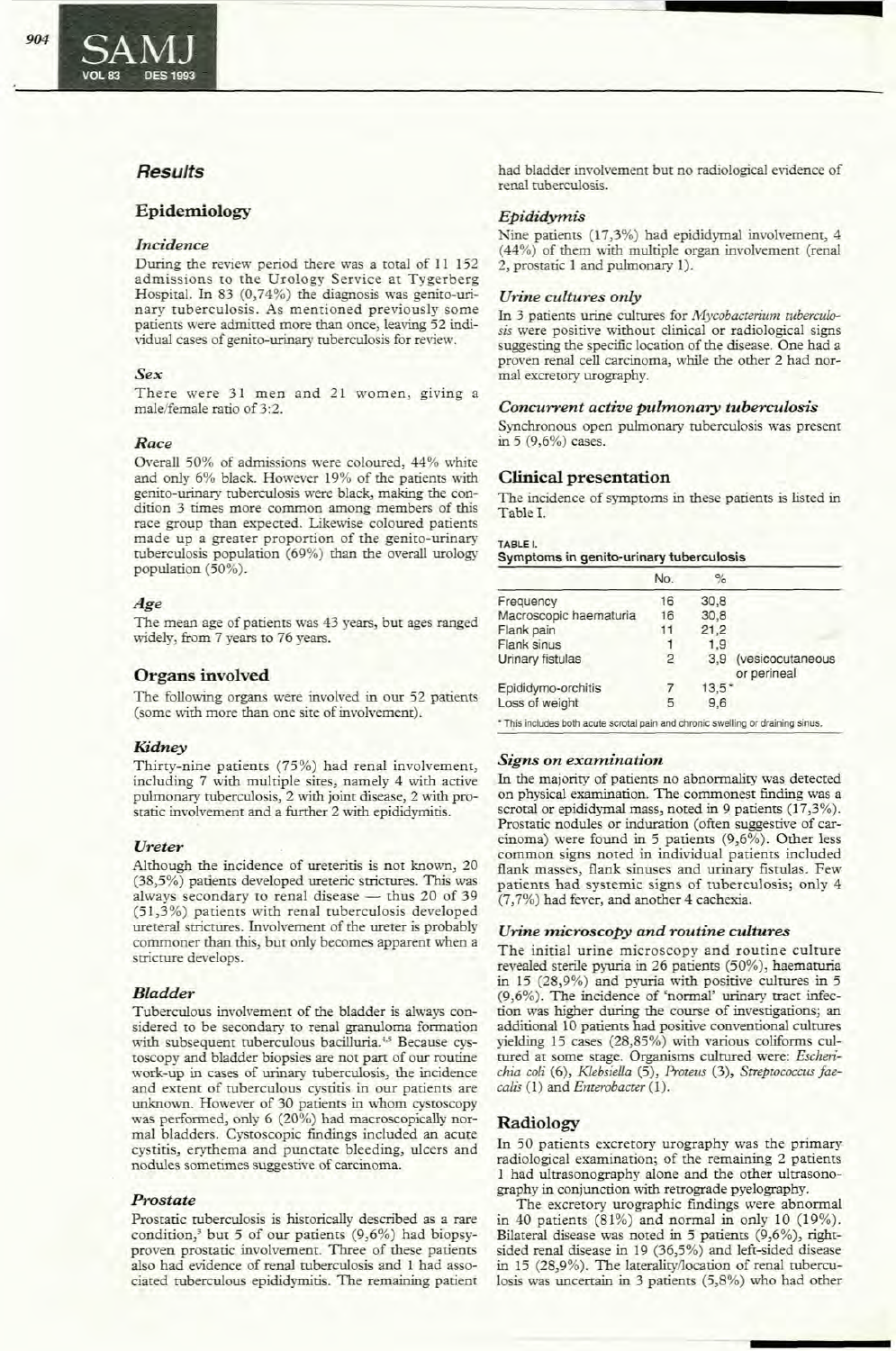

abnormalities on radiology not suggestive of tuberculous disease (renal cysts, etc.).

The findings secondary to genito-urinary tuberculosis on excretory urography varied from subtle minor caliceal deformities (Fig. 1) to gross cavitation (Fig. 2) and non-function with calcification (Fig. 3). The spectrum of findings was so diverse that it is not practical to classify them all, but Table II lists some of the common findings. Other findings noted in individual patients included infundibular stenosis, missing calyces (Fig. 4), irregular or clubbed calyces, papillary necrosis, beaded ureters, ureteritis cystica and small-capacity bladders.

TABLE 11.

|  |  |  |  | Common findings on excretory urography |
|--|--|--|--|----------------------------------------|
|--|--|--|--|----------------------------------------|

| Cavitation             | 19 (3 early/subtle)                        |
|------------------------|--------------------------------------------|
| Ureteric stricture     | 13 (25%) (9 at ureterovesical<br>junction) |
| Mass effect            | 3                                          |
| Poor function          | 3                                          |
| Total non-function     | 6                                          |
| Segmental non-function | $\mathbf{1}$                               |
| Calcification          | 5 (2 with non-function also)               |

## **Diagnosis**

Culrure of urine for M. *mberculosis* was the most reliable method of confirming the diagnosis. Of 47 patients in whom this was performed and the result available for review, the culrure was positive in 36 (76,6%) and negative in only 11 (23,4%) On average 3 cultures per patient were done and this is recommended as an initial evaluation. Even in cases where the clinical involvement was of the epididymis, 5 of 9 patients had positive urine cultures.

A histological examination was performed in 35 patients (67%) but proved the diagnosis (typical histo-



Intravenous pyelogram showing apparent diverticulum of lower pole calyx on the left. Patient had confirmed genito-urinary tuberculosis, so this must be considered early cavitation.

logy and organisms seen) in only 8 (22,9%) and was totally nonspecific in a further 8 patients. In the majority of patients (54,3%) the histological findings suggested tuberculosis, but no organisms were identified.

### Treatment

Almost all patients underwent medical therapy with isoniazid, rifampicin and pyrazinamide, usually for 6 months. Only occasionally was alternative amituberculosis therapy used. We encountered no resistant organisms but a lack of patient compliance leading to 'recurrence' was common, often requiring longer courses of treatment.



FIG. 2.

Intravenous pyelogram showing marked cavitation and clubbed calyces of the right kidney.



FIG. 3. Intravenous pyelogram showing calcification of right kidney, associated with non-function.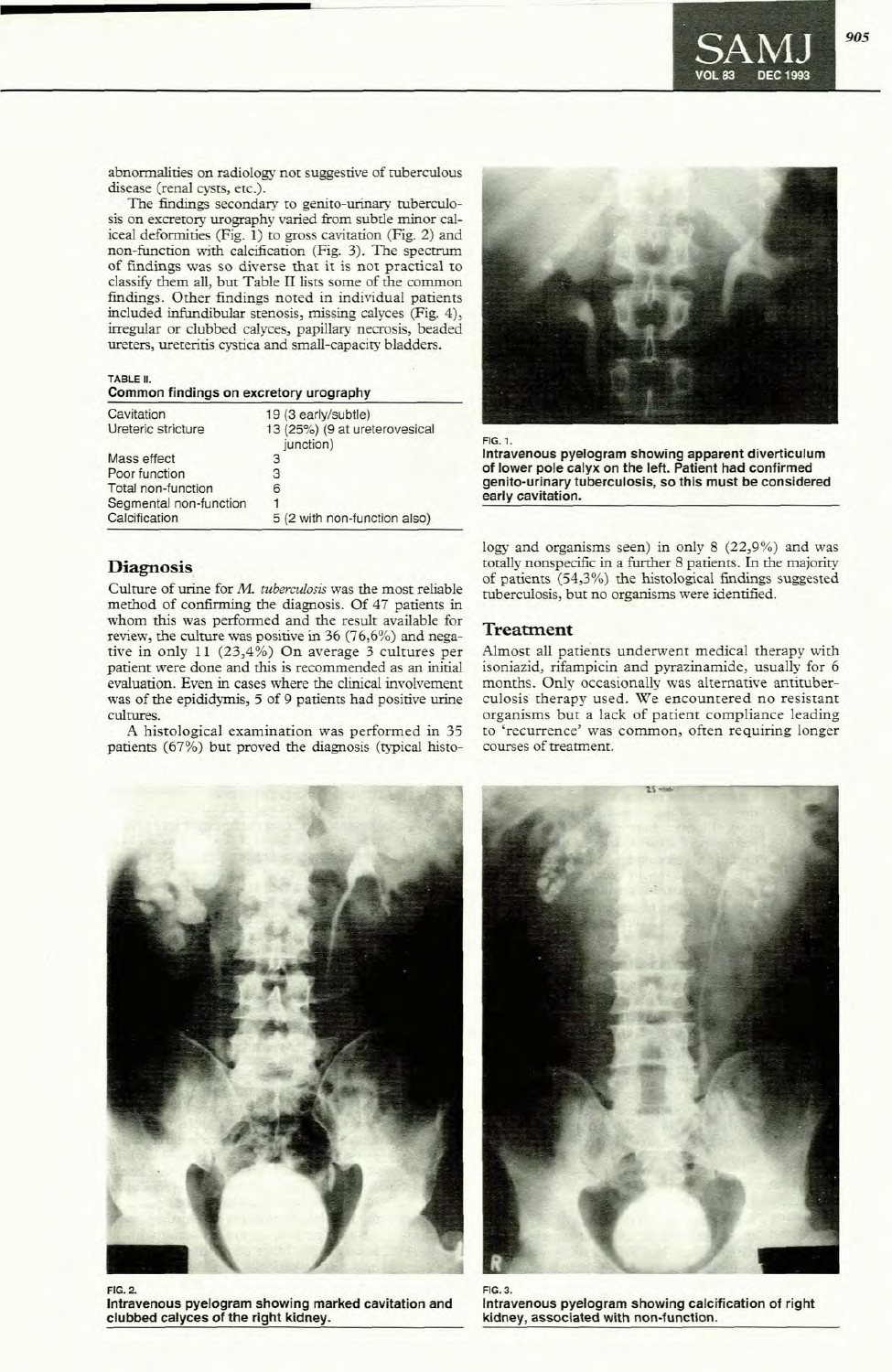

FIG. 4.

**Intravenous pyelogram reported as normal, but note the missing lower-pole calyx on the left when compared with that on the right.**

Thirty of our patients (58%) required some form of surgery, either radical extirpative, reconstructive or diagnostic only. Some patients had more than one operation. Twenty-three patients (44%) underwent extirpative procedures, including 17 nephrectomies, 4 orchidectomies and I epididymectomy. Eight patients (15,4%) underwent reconstructive procedures, namely 4 augmentation cystoplasties, 2 ileocalicostomies, I reimplantation of the ureter and I pyeloplasty. Three patients required surgery purely for diagnostic purposes.

### **Ureteric strictures**

Ureteric strictures are the commonest recognisable 'complications' of genito-urinary tuberculosis. Such ureteric involvement is always secondary to a renal lesion. Twenty patients had or developed ureteric strictures (38,5%) giving an incidence of 20 in 39 (51,3%) among patients with renal disease. Thirteen of these patients had evidence of the stricture on the initial evaluation (65%), but the remainder developed ureteric strictures while on medical treatment. Five patients (25%) developed this complication during their first year on antituberculosis treatment, and 2 at an even later stage.

### **Outcome**

Eight patients (15,5%) were lost to follow-up so that their outcome must be considered unknown. Three patients died, but in 2 mortality was clearly not a direct result of genito-urinary tuberculosis (1 died of renal cell carcinoma and I of AIDS).

Four patients, though alive, had an outcome that was considered poor; all 4 are in varying degrees of renal failure, and 2 require additional cutaneous urinary diversion.

Three patients were cured of their genito-urinary tuberculosis and maintained stable renal function, but could not be considered to have had a good outcome for various reasons. One patient who lost a kidney because of an autonephrectomy developed hypertension, controlled on medical treatment. Another patient who had a neurogenic bladder before she developed genitourinary tuberculosis was in chronic renal failure initially. Lastly an elderly woman with severe chronic obstructive airways disease was unfit for surgery and required embolisation of a hydronephrotic kidney which was causing considerable pain.

Thirty-four patients (65%) had what was considered a good outcome in that the urine became sterile, total renal function was normal and the patient became asymptomatic in terms of symptoms relating to genitourinary tuberculosis. However 9 of these patients underwent nephrectomy as part of the treatment, and a further patient lost a kidney as the result of an autonephrectomy.

# **Discussion**

**In** our experience genito-urinary tuberculosis is an aggressive and destructive condition which requires early diagnosis and effective treatment. The clinical presentation is often confusing, with few protean signs or symptoms. The commonest reason for presentation among our patients was haematuria, and macroscopic haematuria was as common as urinary frequency. This finding was rather different from those of other reports; Gow<sup>3</sup> reported macroscopic haematuria in only 10% of patients, and Narayana' found haematuria a presenting symptom (not specified as macroscopic or otherwise) in 26%. Both authors reponed frequency to be a far more common reason for presentation. Haematuria more often suggests renal or bladder carcinoma or urolithiasis to the urologist, but is often considered by general practitioners to be suggestive of urinary tract infection, for which a course of antibiotics is prescribed. In this context, it is significant that 15 patients (28,85%) had coliform organisms cultured from their urine at some stage. To the inexperienced, this would tend to support the diagnosis of a simple urinary tract infection; and a more careful search for more subtle signs is obviously required. The classic finding of sterile pyuria was present in only 50% of cases..

Physical examination of the patient was most often non-contributory but signs of epididymal involvement were the most common finding. However even in cases where this was present the diagnosis was not always simple. Three patients presented initially with clinically acute epididymitis (treated with tetracyclines) which failed to resolve, and subsequently developed a scrotal abscess or sinus. A further 3, patients presented with a chronic painful scrotal mass and draining sinus which were more suggestive of tuberculosis. One patient presented with a painless scrotal mass mimicking a testis tumour. **In** the other 3 patients the epididymis was noted to be enlarged and nodular, but it was not the primary complaint. A relatively short history therefore, suggesting acute epididymitis, was also a feature of a series of 20 cases reported by Ferrie and Rundle.<sup>6</sup>

In a similar clinical study from the USA, Simon *et at.* <sup>2</sup> reported on 78 patients whom they had treated over a 12-year period, including some with female genital involvement. More comprehensive methods were used in accessing patients. As expected genito-urinary tuberculosis is commoner in South Africa, and as already mentioned is certainly more prevalent in our black and coloured communities. Simon et al.<sup>2</sup> describe a similar